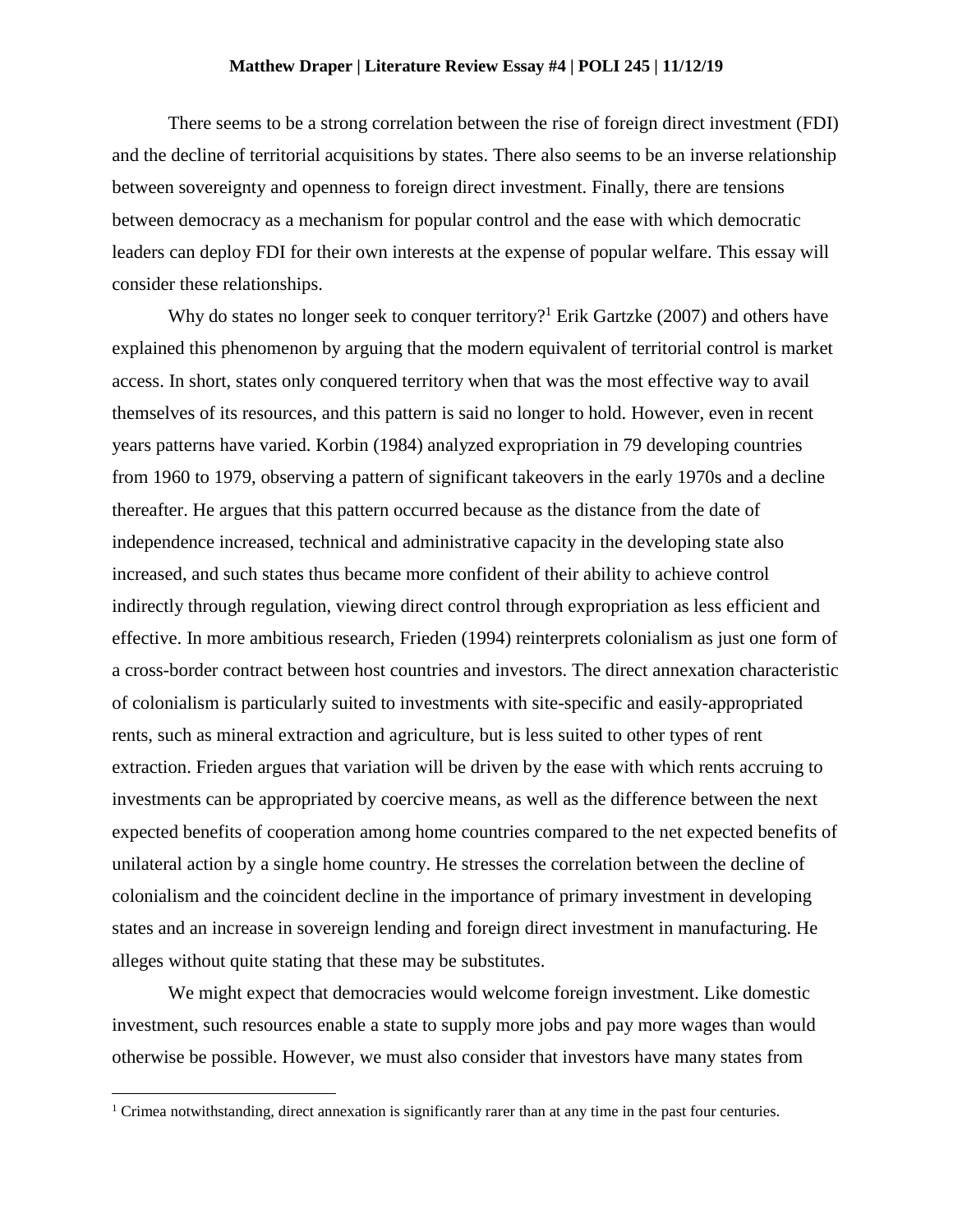which to choose, and that they will be inclined to select the state that gives them the best deal. Li and Resnick (2003) studied the effect of democracy on FDI, finding that democratic regime type has both positive and negative effects on FDI levels. In a sample of fifty-three developing countries between 1982 and 1995, the authors conclude that property rights protection encourages FDI, democratic institutions improve property rights protection, but the effect of democratic institutions when controlling for this increase on property rights protection is negative. Democratic institutions seem to have both a positive and negative effect on FDI inflows in developing countries. The authors argue that "central aspects of democratic politics attenuate" the property rights effect by constraining foreign capital and constraining the host government (the authors do not speculate here, but the implication seems to be that a democratic host government will no longer be able to bend rules and provide favorable tax treatment). "While increasing levels of democracy help to produce better judicial systems and rule of law, these higher levels of democracy also drive foreign investors away by imposing constraints on foreign capital and the host government… While foreign investors may fear state exposure to popular will, they welcome restrictions on banditry provided by more democratic governments." (203). It seems that investors welcome the property rights protection but fear being asked to bear the local costs of (characteristically democratic) social services.

As we saw in the case of trade, the individual economic outcomes of foreign investment appear to drive individual attitudes towards FDI. Scheve and Slaughter (2004) identify a positive correlation between FDI in particular industries and perceptions of economic insecurity held by workers in those industries. Studying panel data from Great Britain between 1991 and 1999, the authors argue that FDI is the main source of worker insecurity generated by globalization (prior research had focused on trade shocks). The authors argue that FDI increases volatility, and that workers care about volatility in employment prospects as much as they do about absolute income levels. This finding holds even when considering only fixed effects on individuals, rather than across respondents. The key mechanism at work is said to be an increase in the elasticity of demand of employers in the presence of FDI, because FDI increases access to foreign factors of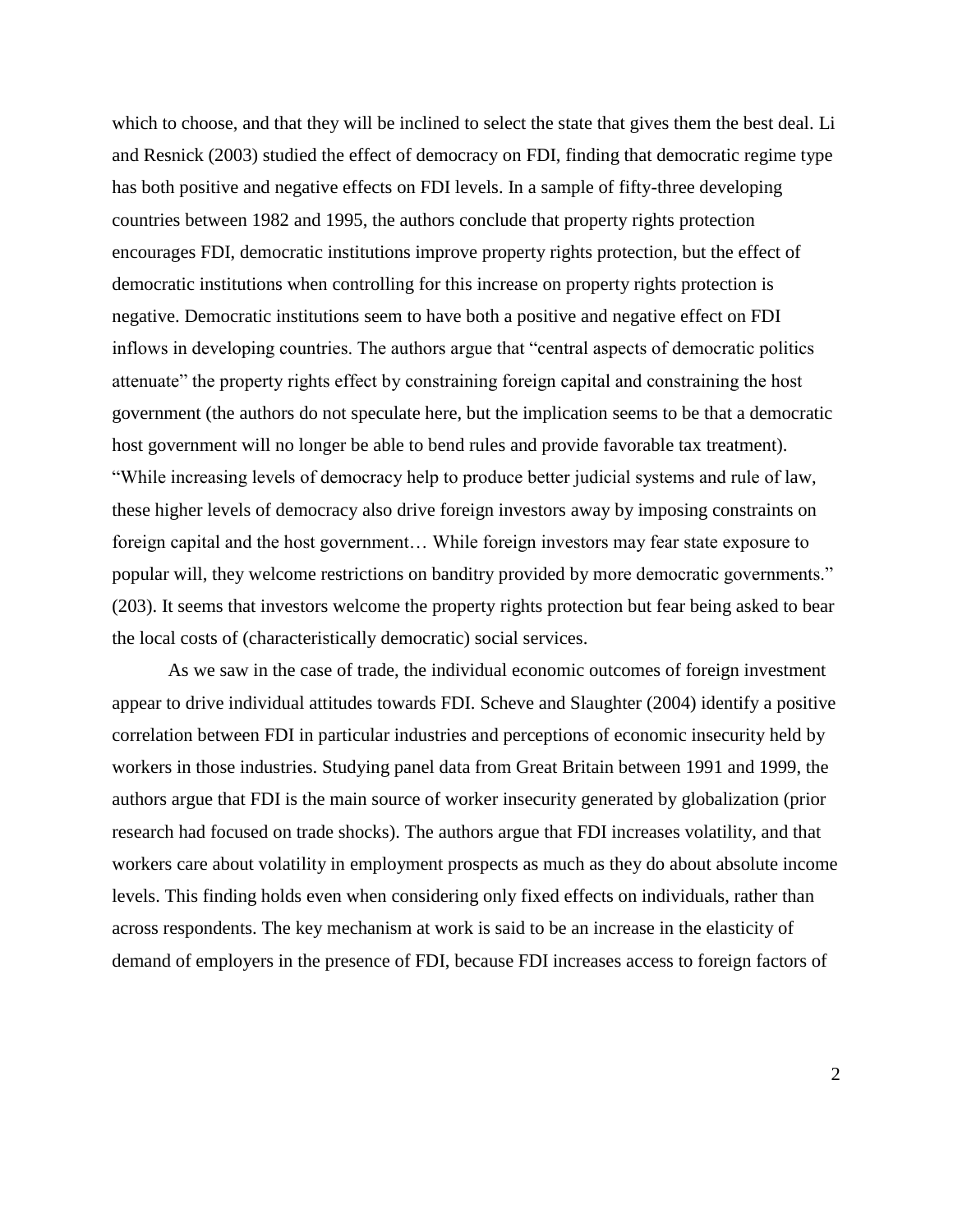production.<sup>2</sup> Finally, the authors detect ambivalence towards FDI at the individual level, because multinationals both pay higher wages and (as a result of their relatively more elastic demand for labor) offer less reliable employment prospects. In similar research, Pandya (2010) found that FDI preferences are consistent with FDI's distributional effects. In a study of three years of public opinion data across 18 South American countries, Pandya found that support for FDI inflows increases in tandem with respondents' skill level, rejecting accounts based on populism and xenophobia – evidence of such behavior is apparently "the exception rather than the rule" (406). From a relatively thin base of data, Pandya draws profound policy conclusions, including that "any government efforts to expand education will have the additional payoff of building support for integration" (406). Leaving aside the questionable relationship between education and skills-building in Latin America, it is entirely possible that the relationship between FDI and skills is mediated by a third variable. For example, it seems plausible to suggest that belief in the efficiency of markets is a fundamental precondition for increased skills to translate to increased support for FDI at the individual level. While this support may well have turned up in the Latinobarómetro surveys in 1995, 1998 and 2001, these years may have been an exceptional zenith of market support in the countries surveyed – results from 1971 or 2021 might look quite different. Finally, both Scheve and Slaughter (2004) and Pandya (2010) make plausible claims whose external validity seems undermined by a meager evidentiary base.

In related work, Owen (2019) finds that the announcement of a new "greenfield" FDI project increases the probability that an incumbent party will win reelection. She studied Brazilian mayoral elections between 2004 and 2012, finding consistent support for this proposition. While this finding may seem obvious, it tracks similar research on "white elephant" projects in developing countries. Despite the long-term inutility of, say, an Olympic stadium or an airport with the capacity of Heathrow, such projects receive substantial support from local residents because the *construction* of such greenfield projects provides a fillip to local employment. This may be the mechanism at work behind Owen's results.

 $\overline{\phantom{a}}$ 

<sup>&</sup>lt;sup>2</sup> Problematically, the authors equate all FDI with the "multinationalization of production," whereas the American experience suggests both that such FDI may take place via local investment vehicles and that the national origin of foreign capital matters a great deal. Also, it seems plausible that trade openness and openness to FDI are highly correlated.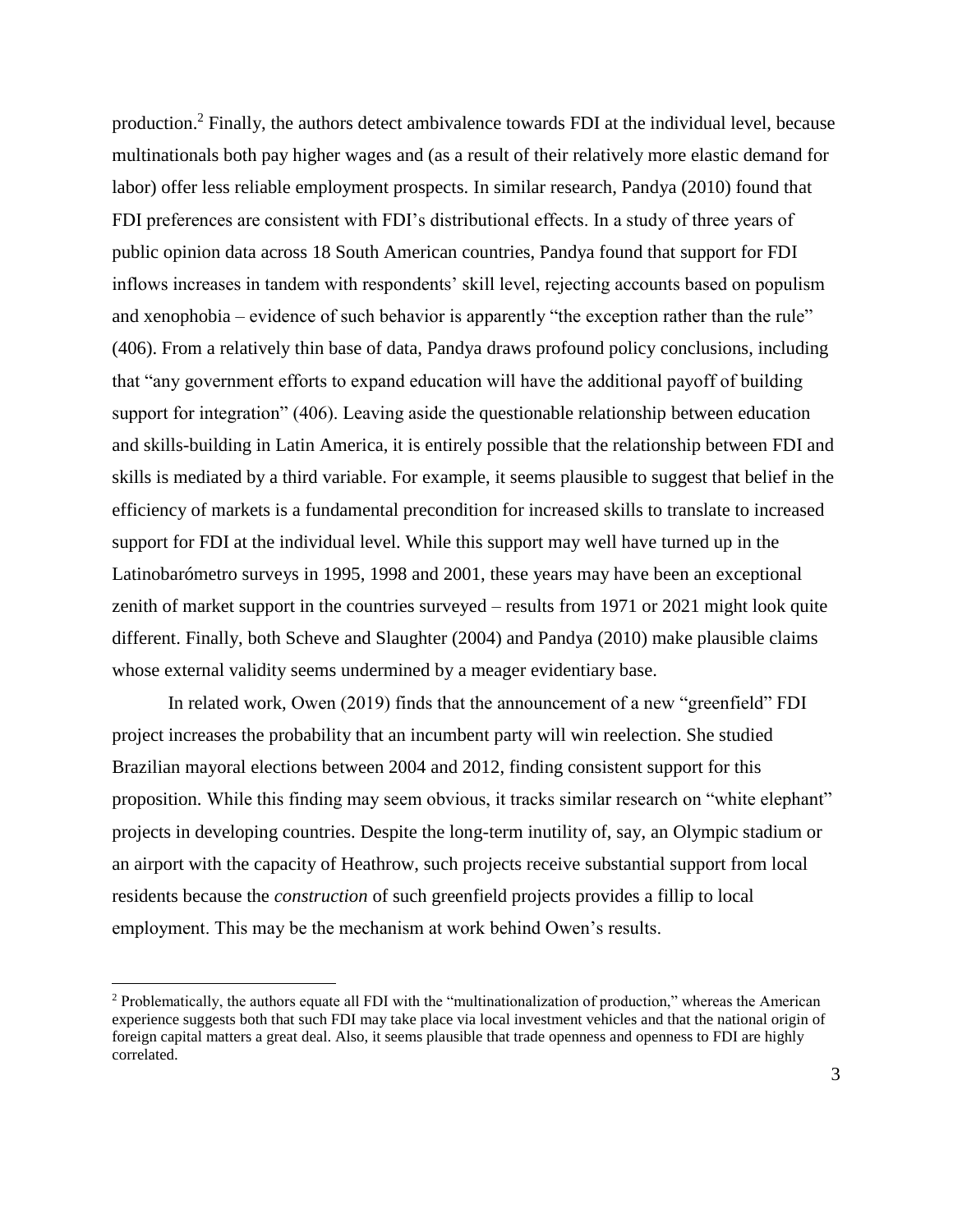States seeking higher levels of FDI are frequently tempted to offer investors explicit protection against expropriation, typically in the form of a bilateral investment treaty (BIT). Unsurprisingly, research indicates that such agreements only enhance investment in states which do not violate their terms.<sup>3</sup> More seriously, signing a BIT carries substantial implications for a state's sovereignty. Allee and Peinhardt (2011) find that while bilateral investment treaties (BITs) typically enhance the investment credibility of the contracting states, leading to an increase in FDI, such increased credibility is contingent on the subsequent good behavior of the contracting state. The authors studied the period 1972 – 2008, and excluded OECD countries as these states have established reputations for openness and infrequently resort to BITs to demonstrate their bona fides. In cases that come before the International Centre for the Settlement of Investment Disputes (ICSID), responding states suffer reductions in FDI, and if a state actually loses a case before ICSID, FDI falls yet further (though rebounding after three-tofive years). That states have reputations among investors, formed on the basis of their openness to foreign capital and protection of property rights, and that there are reputational costs for noncompliance, seems like an obvious finding. It would be interesting to know whether investor expectations are reset by a change in government, but this question is not addressed. The upshot of this research is that BITs do not universally increase the credibility of signatories, but that credibility enhancements are contingent on a government's continued compliance with the BIT.

Governmental attempts to attract investment are not limited to the international context, and the mechanics at work are broadly similar within states. Jensen et al. (2015) study the economic incentives (targeted tax deductions or exemptions) offered to business firms by states and localities in the United States between 1999 and 2012. They find that cities with elected mayors provide larger incentives and face less oversight than non-elected city managers, and that such mayors impose fewer qualification conditions on firms and deemphasize cost-benefit analyses. The authors attribute this gap to the exploitation by politicians of their information advantage over citizens, deploying this advantage for their own political gain even at substantial cost to the state or locality. "This kind of economic competition…provides a critical domestic

 $\overline{a}$ 

<sup>&</sup>lt;sup>3</sup> If anyone has the capacity to engage in efficient Bayesian updating regarding the investor-protection credentials of developing states, it will be multinational investors. However, even these masters of the universe appear susceptible to groupthink and fashion – how else to explain repeated investor trust in Argentina over the past century?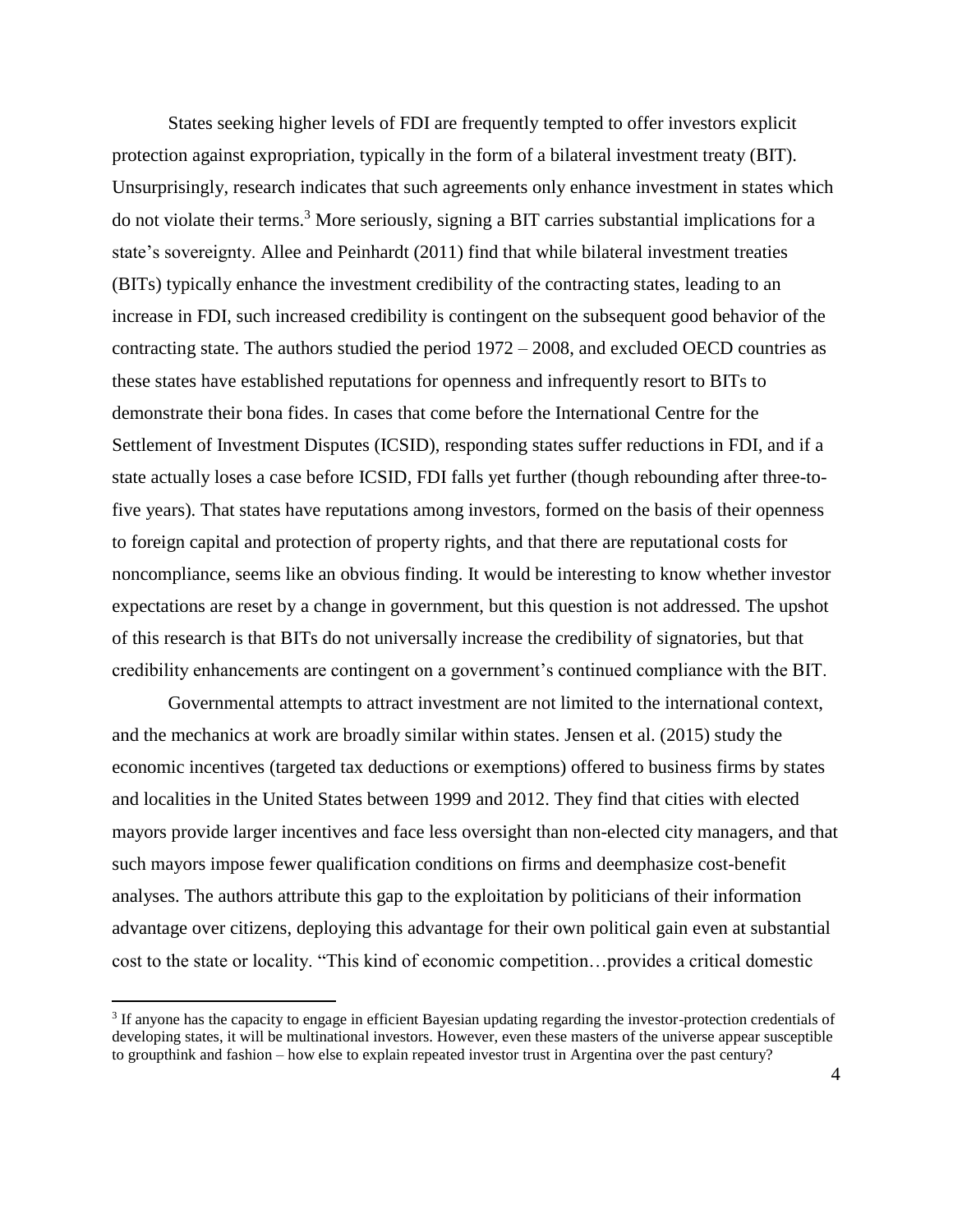political benefit to elected officials, which is an increased ability to pander for votes" (352). The authors do not deploy the term, but this is a classic instance of corruption, which the World Bank defines as the use of public resources to achieve private benefits. The potential for such corruption is particularly acute in democracies, but the tradeoff between sovereignty and investor protection should apply across regime types. Examining this issue, Simmons (2014) concludes that there is an unclear association between execution of bilateral investment treaties (BITs) and increases in foreign direct investment (FDI). She argues that many developing states that execute BITs are unprepared for the ensuing claims and demands for arbitration by investors. She finds a bias among arbitrators towards complaining firms and against states, and she points out that unlike trade agreements, BITs focus much more on protecting investors than on protecting states (this is presumably because states are sovereign entities capable of expropriating wealth within their borders, though this robust idea of the state sits uneasily with the picture of passive, longsuffering states that Simmons evokes). As she puts it, the present system of BITs "is great for investors but may be ill-suited to democratic governance generally" (42). There seems to be a tension between investor protection and the ability of states to regulate in the public interest. In her telling, a mechanism developed to allow investors to resist expropriation by dictators is now restraining the ability of democratically-elected governments to manage their own financial affairs. It seems problematic that this is precisely what such governments thought they were doing when they signed BITs.

It is worth noting that there are only two reasons why a state might sign an unfavorable BIT – incompetence or corruption. The agents of the state tasked with representing its interests can only undermine those interests by accident or on purpose – there is no other logical possibility. If such mistakes tend to be made by accident, there is a case for increasing state capacity. If they are made on purpose (to enrich present officeholders or favored constituents at state expense), there is a case for increasing oversight. In neither case can we simply blame the moral turpitude of investors, which Simmons seems eager to do. However, the case Simmons makes by aspersion is made elsewhere on a sounder basis. Zucman (2014) finds that the effective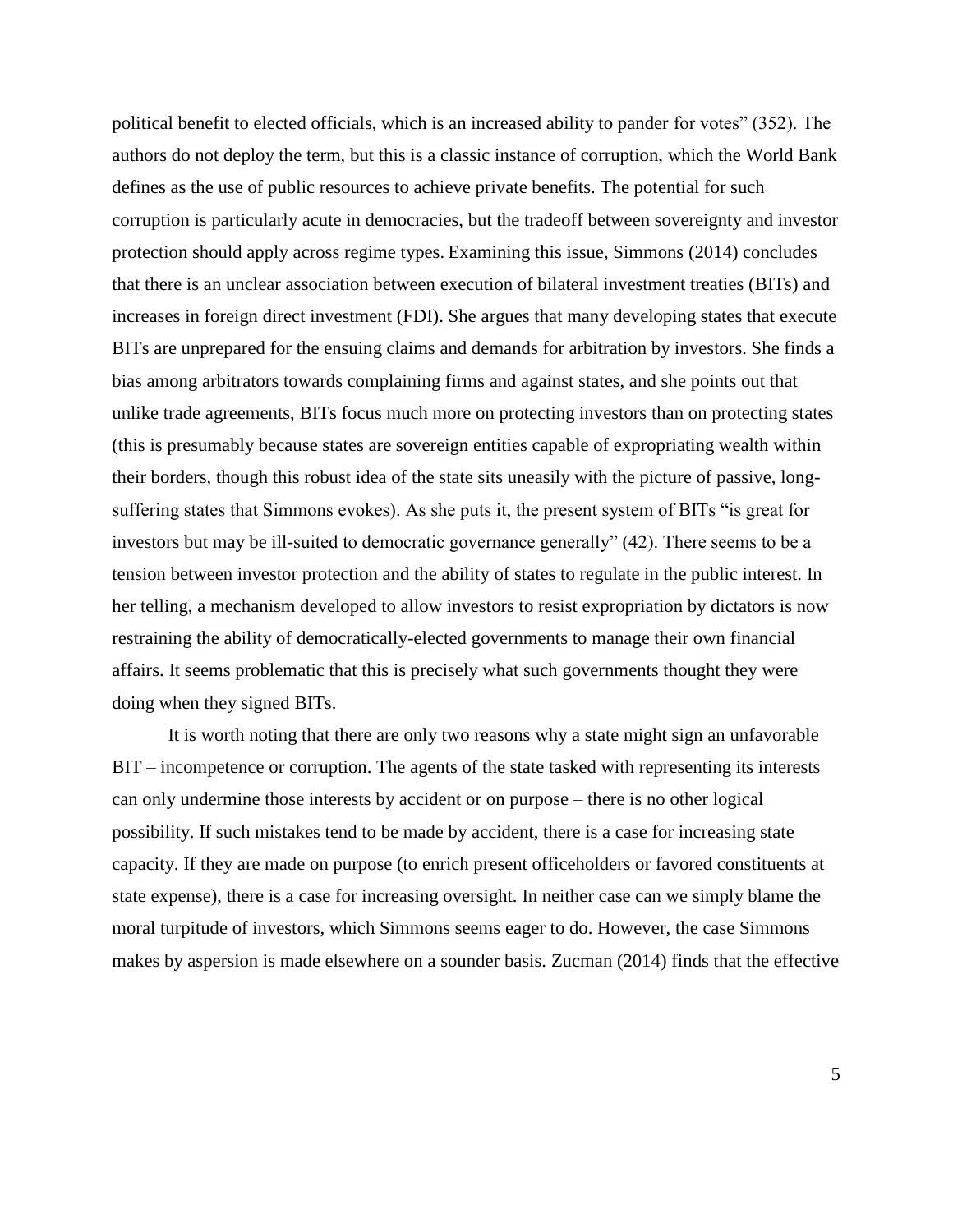corporate tax rate of US multinational corporations<sup>4</sup> has dropped from 30 to 20 percent during the last 15 years. He finds that two-thirds of this decline can be attributed to increased profitshifting to low-tax jurisdictions. Observing similar trends among individual and household wealth, Zucman makes the case for a world financial registry, redressing the loopholes in corporate tax and making personal tax evasion far more difficult. He argues that preference for bilateral tax treaties over a multilateral agreement has created "a web of inconsistent rules." His findings are shocking, and at present rates it seems that within a generation, US-based multinational corporations will pay no tax at all. Far from upholding the democratic practices of nations abroad, US-based multinationals are undermining American democratic practices at home. But as their CEOs would be the first to point out, such behavior is legal.<sup>5</sup>

A behavior's spurious legality is not necessarily connected to its efficiency. Caves (1971) pointed out that FDI is more common in some industries than in others. In particular, he points to situations of oligopoly with product differentiation as the most likely venue for FDI, as direct investment tends to involve market conduct that extends the oligopolistic relationship beyond national boundaries. If such oligopolies are able to entrench their domestic position through international expansion, the capitalist peace begins to look like a mirage, or at least more like a corporatist peace. Either way, the range of action of individual governments seems restricted. Vernon (1991) argues that governments are gradually becoming reconciled to a modified and substantially reduced concept of sovereignty in the economic field, driven by the increasing importance of multinational corporations to a state's domestic economy. This redefinition of national sovereignty has continued to develop in the 28 years since Vernon wrote, and the evolution of the European Union in particular seems to bear out his thesis. In this sense, we seem to be thrown back upon the past. The limited sovereignty of a Luxembourg or a Malta starts to look a lot like the pre-Westphalian sovereignty enjoyed by…Luxembourg or Malta. For such states, and for colossi like China and the United States, not much has changed. The total sovereignty enjoyed by mid-sized powers like France and Britain was always something of a

 $\overline{\phantom{a}}$ 

<sup>4</sup> This national citizenship is notional, not actual. Commissioner David Stern's explicit avowal last month that the National Basketball Association was at the end of the day an "American company" bound by American values is virtually the only admission of its kind in recent years (and was elicited by a strange and irreproducible series of events).

 $<sup>5</sup>$  They typically do not add that this legality is the direct result of their campaign contributions.</sup>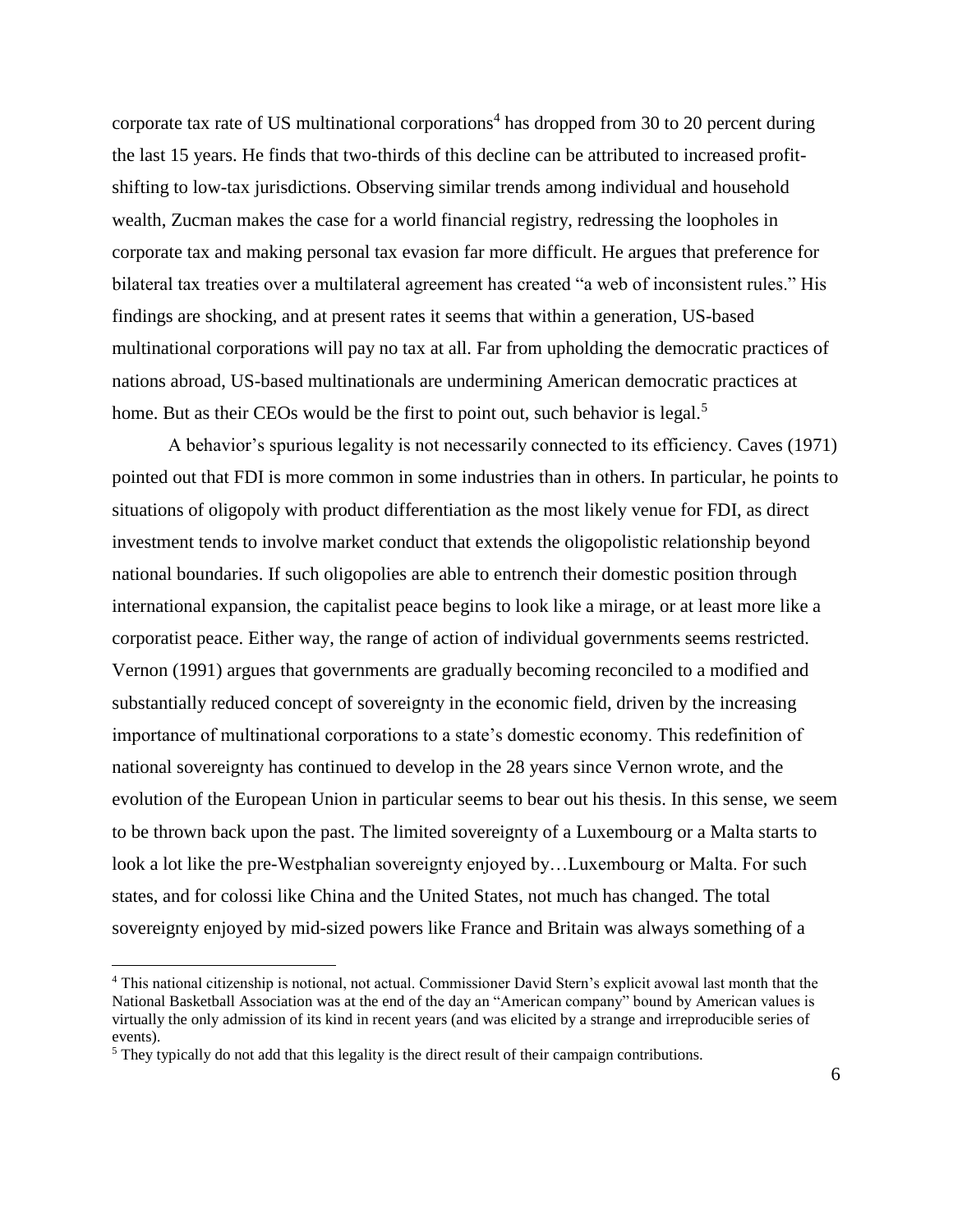chimera – it was ultimately underwritten by the United States – but it is states like these whose understanding of sovereignty will have to change most dramatically.

I was intrigued by one of this week's discussion questions: is democracy good or bad for foreign direct investment? I'm inclined, like Simmons, to put the question the other way around. Unaccountable outside investment is a challenge to democratic processes and should be incorporated to the extent that it can be held accountable, but no further. The most deleterious effect on democracy, however, seems to me to occur in the source countries. Free movement of capital gives rise to a jurisdictional race to the bottom. This is a classic prisoner's dilemma, and can only be redressed through the intervention or empowerment of outside forces.<sup>6</sup> Ultimately, it seems likely that worldwide coordination along the lines of Zucman's proposed financial registry will come to be seen as a precondition for the movement of (unaccountable) capital across borders.

## **References**

Allee, Todd, and Clint Peinhardt. 2011. "Contingent Credibility: The Impact of Investment Treaty Violations on Foreign Direct Investment." International Organization 65(3): 401-432.

Caves, Richard E. 1971. "International Corporations: The Industrial Economics of Foreign Investment." Economica 38 (149):1-27.

Frieden, Jeffry A. 1994. "International Investment and Colonial Control: A New Interpretation." International Organization 48(4):559-593.

Jensen, Nathan. 2003. "Democratic Governance and Multinational Corporations: Political Regimes and Inflows of Foreign Direct Investment." International Organization 57 (3): 587-616.

Jensen, Nathen M., Edward J. Malesky, and Michael Walsh. 2015. "Competing for Global Capital or Local Voters? The Politics of Business Location Incentives." Public Choice 164: 331.

l

<sup>6</sup> ICSID is clearly not the right forum.